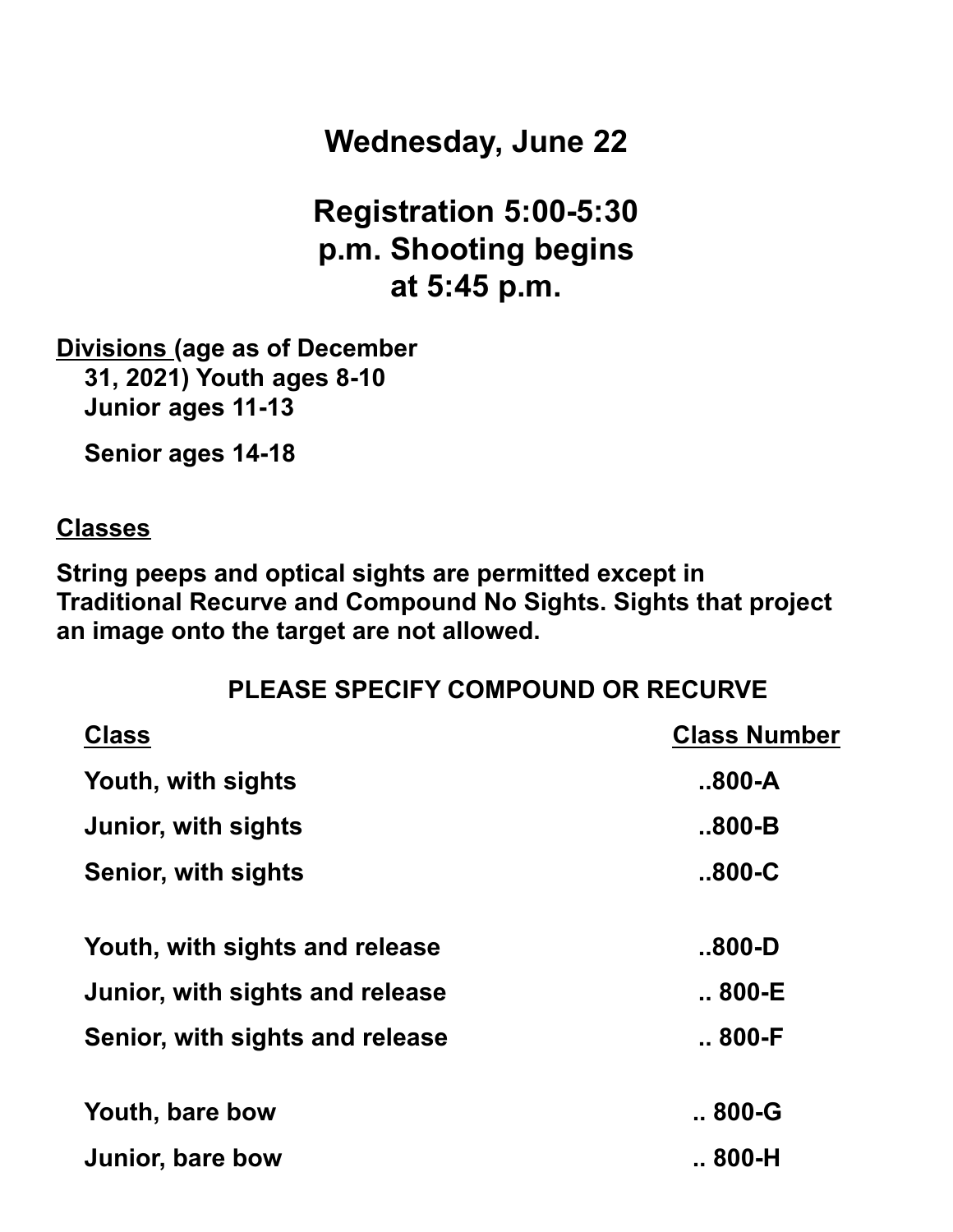**Senior, bare bow ..800-I**

## **Trophies awarded for 1 st through 3 rd for classes with 3 or more participants.**

**For more information contact Ed Tyree at 314-330-3692.**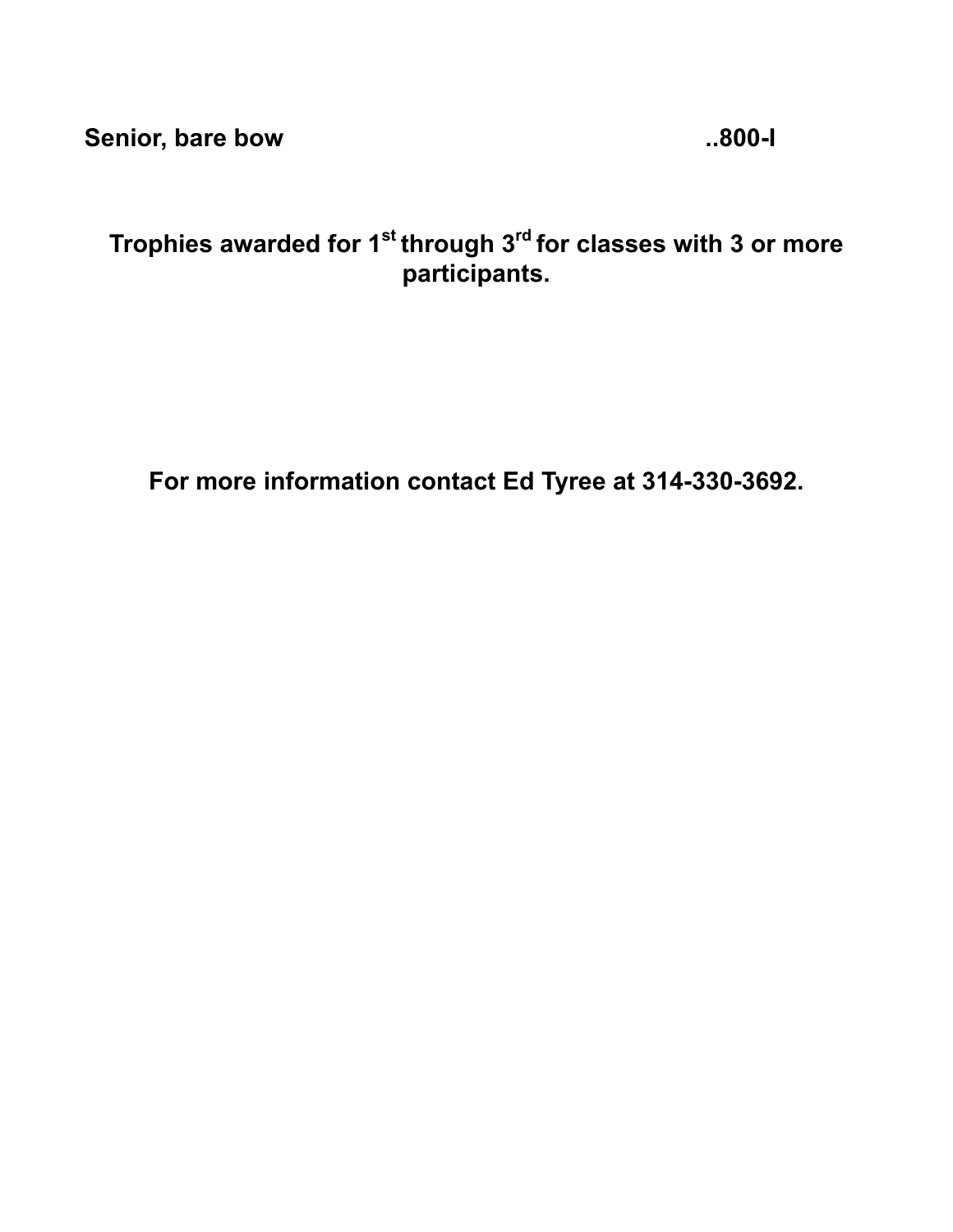# **Entry Form**

### **By Mail: University of Missouri Extension 116 West Main Union, MO 63084**

#### **By Email: Send PDF to [hilemand@missouri.edu](mailto:hilemand@missouri.edu) By Fax: 636-583-5145**

| Name: ________________________ | Club: ________________________ |                         |  |
|--------------------------------|--------------------------------|-------------------------|--|
|                                |                                |                         |  |
|                                |                                | State: <u>Zip: Zip:</u> |  |
|                                |                                |                         |  |

**Participants may enter one class only.**

### **Type or print all information:**

| <b>Class</b>  | <b>Class Name, Compound or</b> |
|---------------|--------------------------------|
| <b>Number</b> | <b>Recurve</b>                 |
|               |                                |

**Project Leader Signature:**

**Parent Signature:**